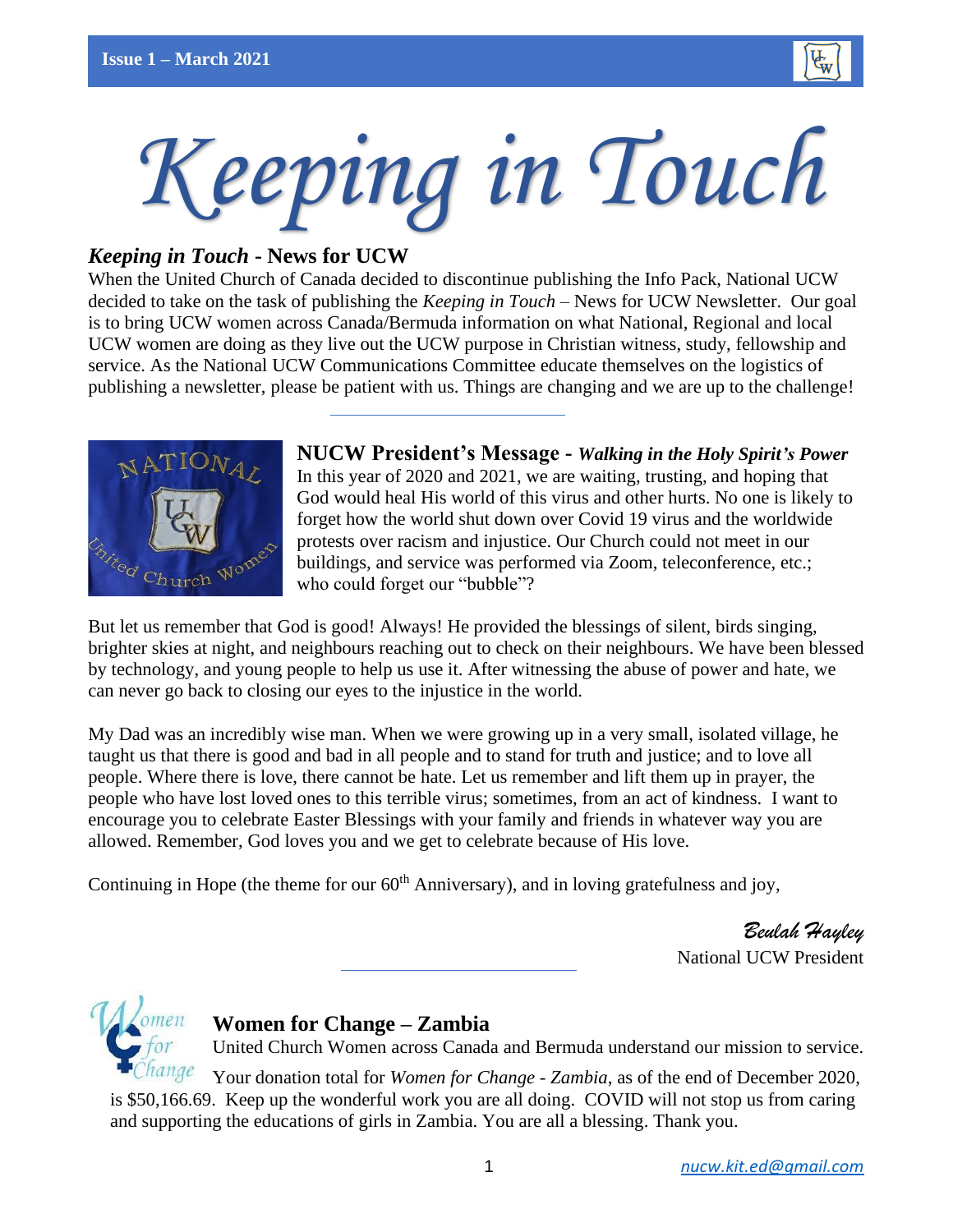



**Information from the National UCW Communication Committee**

Our mail address. **When sending mail** to National UCW, whether it is a donation to National UCW or our Special Project *Women for Change - Zambia*, a membership fee,

Life Membership Pins requests, or the Agatha Kaasa or Dorothy Amos Grants – please address the envelope to:

**The United Church of Canada Church in Mission Unit, NATIONAL UCW 3250 Bloor St. W. Suite 200 Toronto, Ontario, M8X 2Y4**

If **sending a donation to the UCW Endowment Fund** in memory or in honour of a UCW member please address the envelope to:

### **The United Church of Canada Foundation 3250 Bloor St. W. Suite 200 Toronto, Ontario, M8X 2Y4**



**Women's Inter-Church Council of Canada/Conseil œcuménique des chrétiennes du Canada 47 Queen's Park Crescent East, Toronto, Ontario, M5S 2C3 [www.wicc.org](http://www.wicc.org/)**

The World Day of Prayer was quite different this year. Gathering together was not an option. You can still view the service on our website and donate on-line at **[www.wicc.org](http://www.wicc.org/)** If you wish to donate by mail, send your payment to our address noted above. Tax receipts will be provided for donations of \$20.00 and over.



# **Submissions to** *Keeping in Touch*

*Keeping in Touch* would love to share UCW stories from across Canada and Bermuda. What is happening in your Region, your Area, and your local UCW Unit?

Please keep your submission to no more than 500 words. Send photos as jpg files. We would like to see at least one Regional, Area or local UCW unit's news in each issue, so "*keep in touch*". **Note**: Your Editor reserves the right to modify submissions as may be required.

Please send all submissions to: **[nucw.kit.ed@gmail.com](mailto:nucw.kit.ed@gmail.com)**

# **Information from the National UCW Grant Committee**

The time has come to start planning for the  $60<sup>th</sup>$  Anniversary of National UCW. The National UCW executive approved, with a motion, that each woman applying to the Agatha Kaasa or the Dorothy Amos fund for financial assistance to attend the  $60<sup>th</sup>$  Anniversary would receive \$400.00. When applying for one of the grants fill out the Personal Details section. It is not necessary to fill out the financial section or provide letters of reference. When entering your Region/District please include the name of your UCW group. Please note that if for any reason you cannot attend next July 2022 Anniversary, you are required to return the grant money. Do not forget to date and sign the application. Looking forward to seeing you in Sydney, Nova Scotia in 2022!

**Deadline to Apply:** *Dorothy Amos Fund* - **July 2, 2021**.

**Deadlines to Apply:** *Agatha Kaasa Fund* - **October 15, 2021 and April 15, 2022**.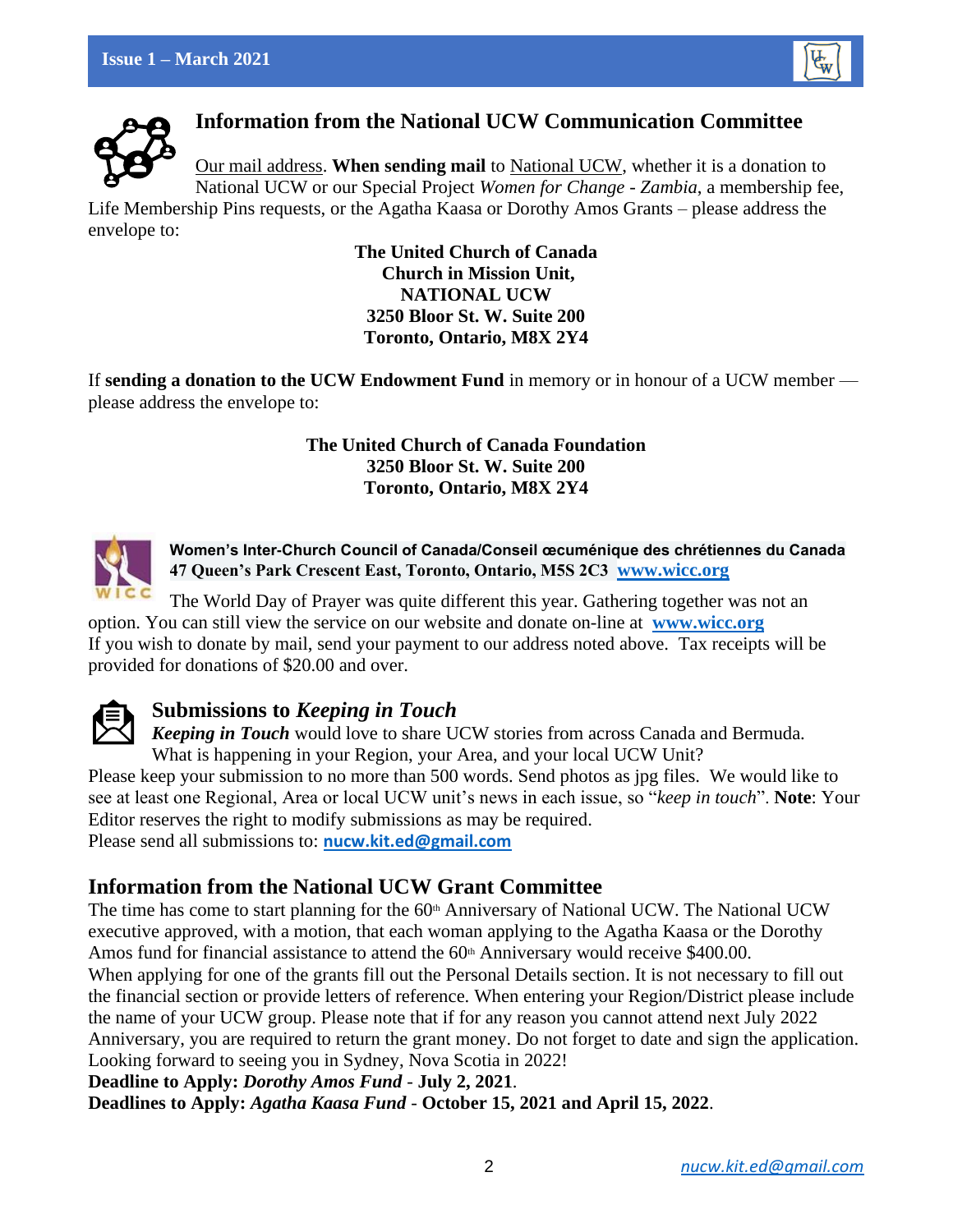

**UCW 60TH ANNIVERSARY CONTINUING IN HOPE JULY 11 – 15, 2022** Membertou Trade and Convention Centre Sydney, Nova Scotia **[www.ucceast.ca](http://www.ucceast.ca/) [ulvashepherdns@hotmail.com](mailto:ulvashepherdns@hotmail.com)**



**Our theme is "CONTINUING IN HOPE".** Hope for our UCW's, hope for the future, hope for our church and hope for our world. The theme was the brainchild of Mary Lou Binns from Bermuda. Sadly, we lost Mary Lou last year to cancer, but her work and vision continue.

**Keep watch for information as it becomes available:** If you would like to receive updates as they become available, please email a request to [ulvashepherdns@hotmail.com](mailto:ulvashepherdns@hotmail.com) and you will be placed on the 60<sup>th</sup> news email list. Please check on our **Maritime UCW Webpage** at [www.ucceast.ca](http://www.ucceast.ca/) Our webpage will be updated with  $60<sup>th</sup>$  News as we finalize and have things to share.

If you know of members who are interested, but who don't have email, please share the information.

**Hotels:** *Hampton Inn and Suites* (on Membertou site), *Cambridge Suites* (5 mins away, on waterfront, shuttle will be provided), *Travelodge* (5 mins away, shuttle provided, no elevator, older hotel), and *Comfort Inn* (5 mins away shuttle will be provided). All these hotels have blocked rooms for our UCW ladies to register. The booking codes and blocked rooms will not be available for booking at the contracted rates until late summer. We will share the dates as soon as they are available. All these hotels have breakfast included.

**NUCW Grants:** All UCW members attending the 60<sup>th</sup> Anniversary are eligible to apply for a \$400.00 grant from the NUCW Agatha Kassa Bursary Fund or the Dorothy Amos Fund. Applications must be received by dates specified on grant application forms.

**Registration** will be on-line. Payment can be made by credit card on-line through the UCC. A paper registration option and payment by cheque option are being considered. We will share further information when we have more details.

**Women for Change - Zambia** representatives have been invited to join us for the week. We have 18 months left, to make a great impact to present them with donations from our UCW units across Canada /Bermuda. Please consider sending a donation to our National Special Project this year and next. Send your cheque to the United Church of Canada with note on memo line: *Women for Change - Zambia*.

Banners: For those who wish to create and display banners at the 60<sup>th</sup>, the dimensions can be found on the Maritime UCW (MUCW) webpage under  $60<sup>th</sup>$  News, at [www.ucceast.ca](http://www.ucceast.ca/)